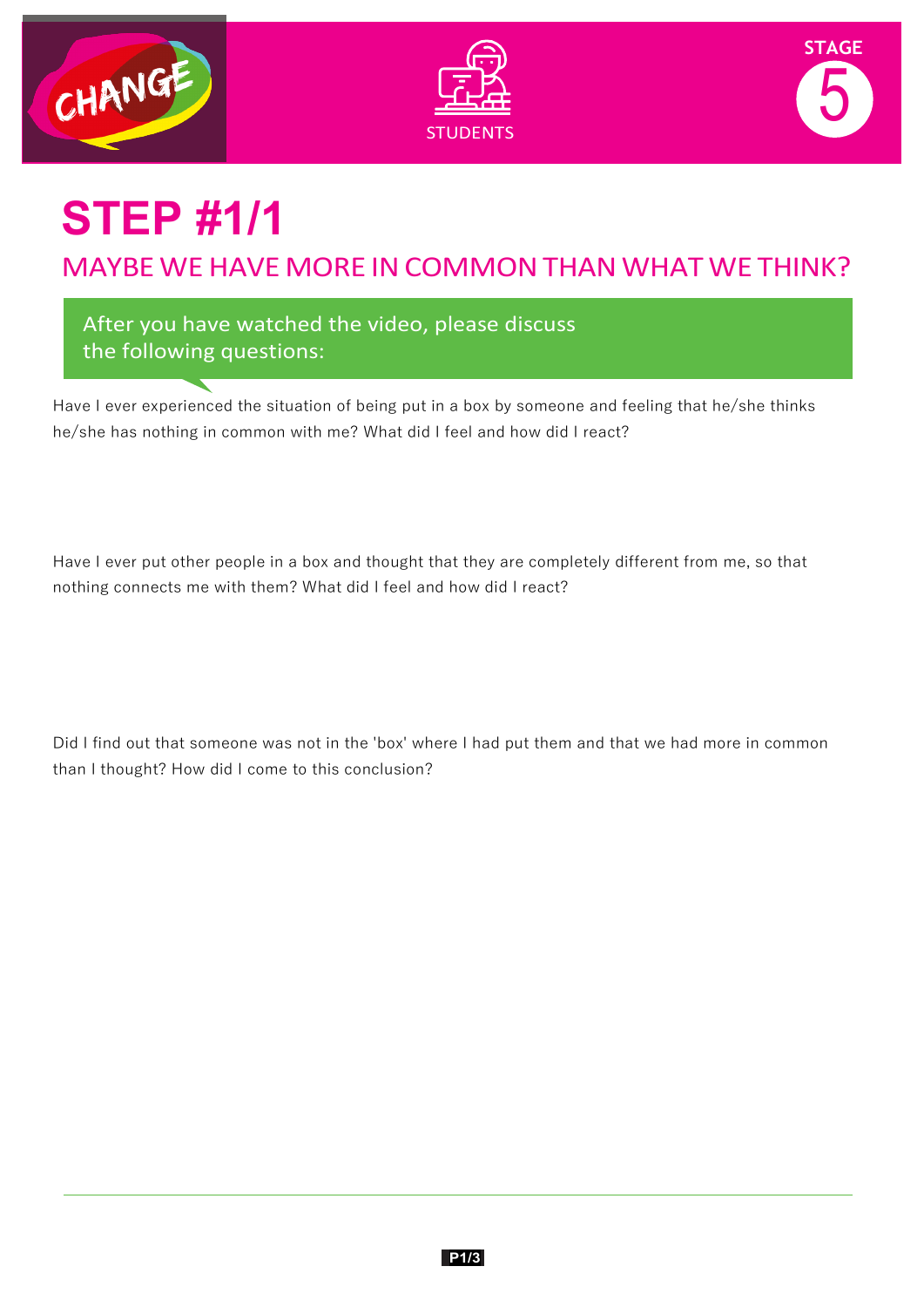





### **STEP #1/2** THE DANGER OF A SINGLE STORY

After you have watched the video with Chimamanda Adichie, please discuss the following questions:

Do I have the experience of being determined by others on the basis of a "single story"? If so, what stories have I been reduced to?

How did I experience this and how did I deal with it?

When I think of your own dealings with other people: Have I ever reduced another person to a single story?

If so, how do I deal with this?

What helps me to open my mind and become open to other, diverse stories about the other person?